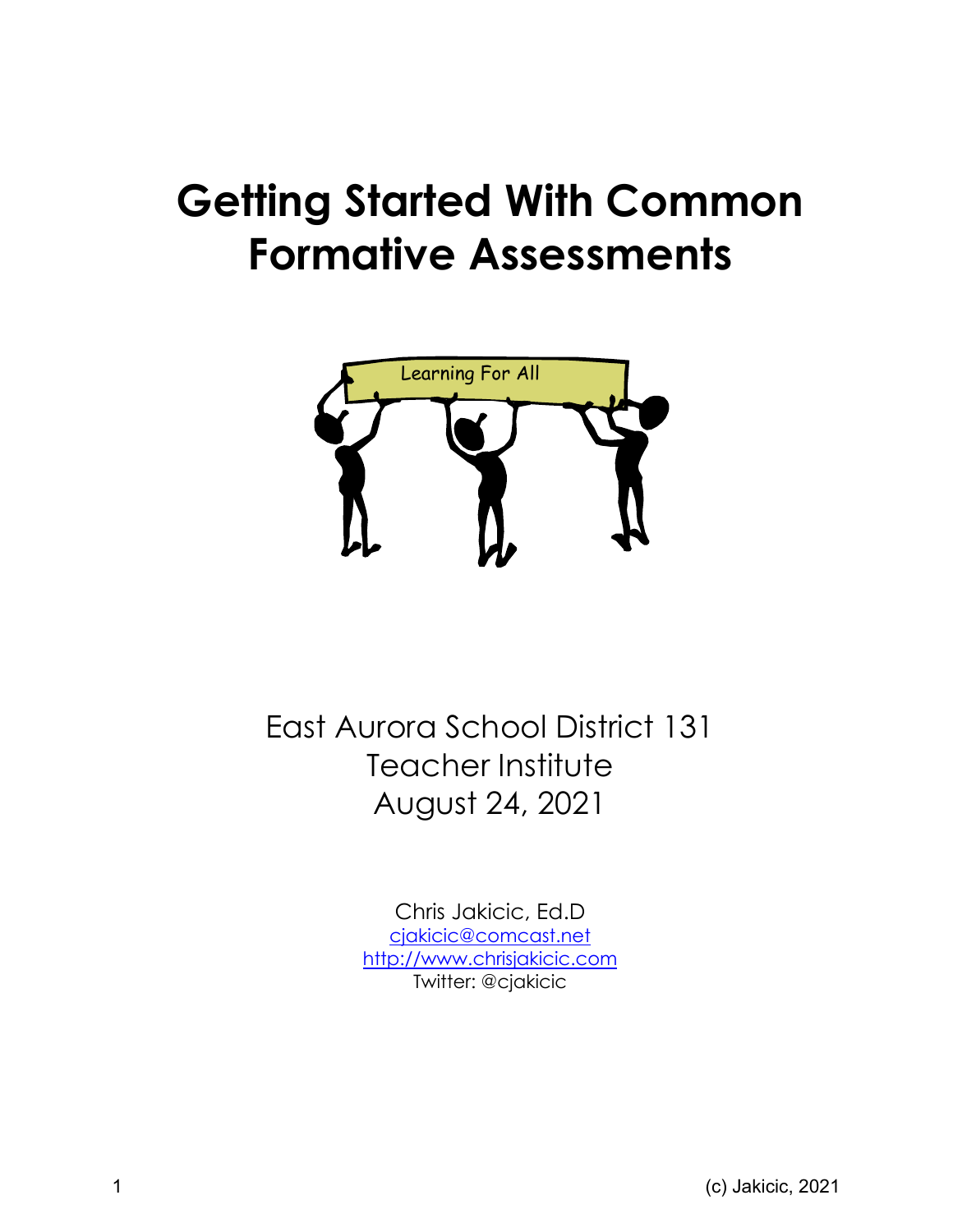# **Targets for Today**

•Understand the district's vision for identifying priority standards and using common formative assessments to ensure all students are learning at high levels.

•Gain experience finding learning targets from priority standards and building learning progressions.

# **East Aurora School District 131's Mission and Vision**

Mission: To educate and empower all students to reach their full potential. Vision: Our graduates will be confident and productive global citizens committed to improving their community.

#### **Priority Standards**

RI.1, RI.2, RI.4, W.1, and Math Practice 3

#### **Critical Questions Teams Ask**

- 1. What do we want students to know and do?
- 2. How will we know if they can?
- 3. What will we do if they can't?
- 4. What will we do for those who already can?

# **Priority Standards**

Priority standards are ones that all students must know and be able to do by the end of the year. Common formative assessments are based on these standards. (They often are called power or essential standards.) You guarantee that students who do not **(yet)** master these standards receive **time and support.**

## **Digging Deeper Into the Priority Standard**

| Previous Grade's<br>Standard | My Grade Level<br>Standard | Next Grade's Standard |
|------------------------------|----------------------------|-----------------------|
|                              |                            |                       |
|                              |                            |                       |
|                              |                            |                       |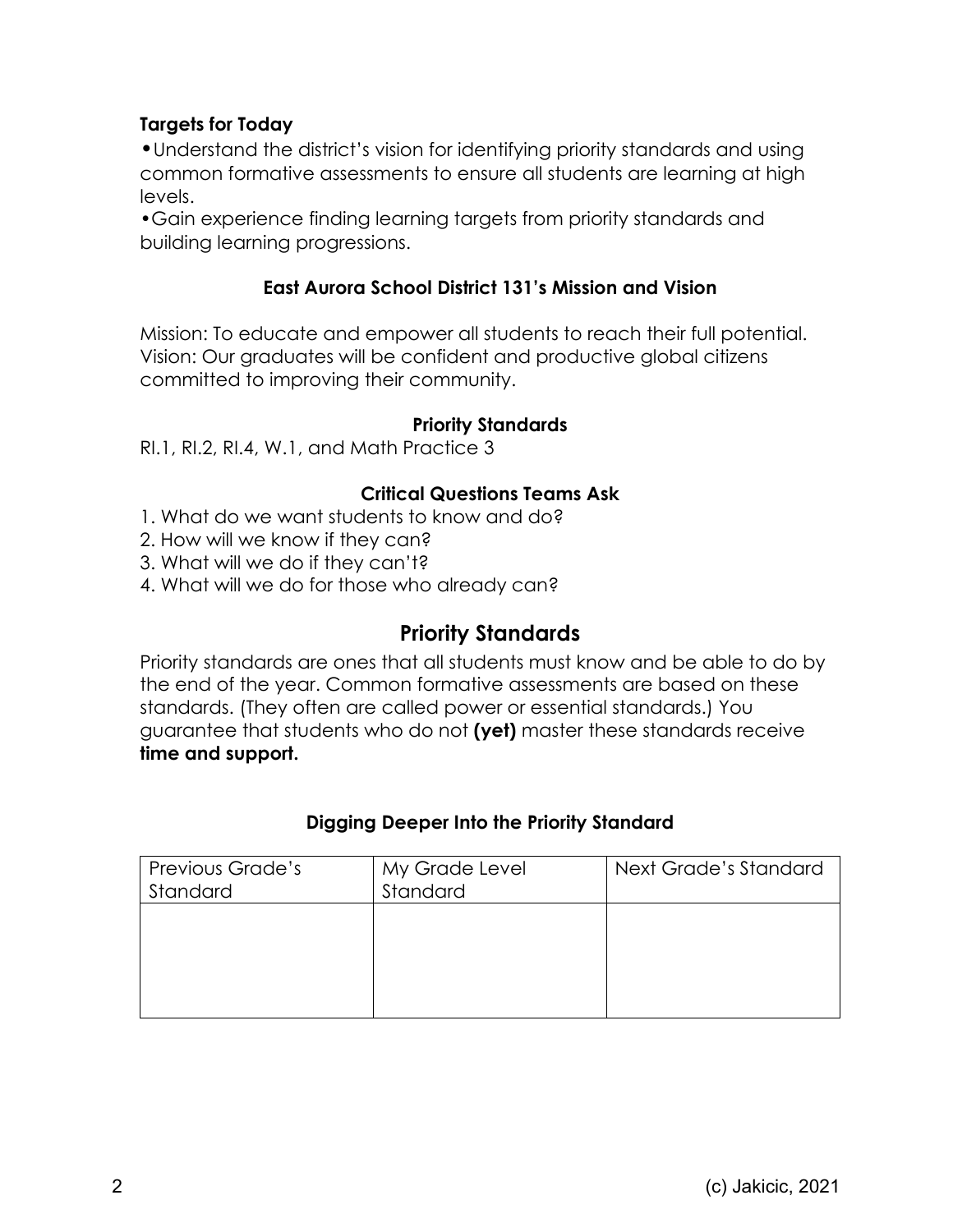# East Aurora District 131 Priority Standards

| RI.1 Read closely to determine what the text says explicitly and to make logical inferences from it; cite<br>specific textual evidence when writing or speaking to support conclusions from the text. |                                                                    |                                                                                                                                                      |                                                                                                                                                        |                                                                                                                                                          |                                                                                                                                               |
|-------------------------------------------------------------------------------------------------------------------------------------------------------------------------------------------------------|--------------------------------------------------------------------|------------------------------------------------------------------------------------------------------------------------------------------------------|--------------------------------------------------------------------------------------------------------------------------------------------------------|----------------------------------------------------------------------------------------------------------------------------------------------------------|-----------------------------------------------------------------------------------------------------------------------------------------------|
| Kindergarten                                                                                                                                                                                          | Grade 1                                                            | Grade 2                                                                                                                                              | Grade 3                                                                                                                                                | Grade 4                                                                                                                                                  | Grade 5                                                                                                                                       |
| With prompting<br>and support, ask<br>and answer<br>questions about<br>key details in a<br>text.                                                                                                      | Ask and answer<br>questions about<br>the key details in<br>a text. | Ask and answer<br>such questions<br>as who, what,<br>where, when,<br>why, and how<br>to demonstrate<br>understanding<br>of key details in<br>a text. | Ask and answer<br>questions to<br>demonstrate<br>understanding<br>of a text,<br>referring<br>explicitly to the<br>text as the basis<br>for the answers | Refer to details<br>and examples in<br>a text when<br>explaining what<br>the text says<br>explicitly and<br>when drawing<br>inferences from<br>the text. | Quote<br>accurately from<br>a text when<br>explaining what<br>the text says<br>explicitly and<br>when drawing<br>inferences from<br>the text. |

RI.2 Determine central ideas or themes of a text and analyze their development; summarize the key supporting details and ideas.

| Kindergarten       | Grade 1            | Grade 2          | Grade 3           | Grade 4          | Grade 5         |
|--------------------|--------------------|------------------|-------------------|------------------|-----------------|
| With prompting     | Identify the       | Identify the     | Determine the     | Determine the    | Determine two   |
| and support,       | main topic and     | main topic of a  | main idea of a    | main idea of a   | or more main    |
| identify the       | retell key details | multi-paragraph  | text; recount the | text and explain | ideas of a text |
| main topic and     | of a text.         | text as well as  | key details and   | how it is        | and explain     |
| retell key details |                    | the focus of     | explain how       | supported by     | how they are    |
| of a               |                    | specific         | they support the  | key              | supported by    |
| text.              |                    | paragraphs       | main idea.        | details;         | key details;    |
|                    |                    | within the text. |                   | summarize the    | summarize the   |
|                    |                    |                  |                   | text             | text.           |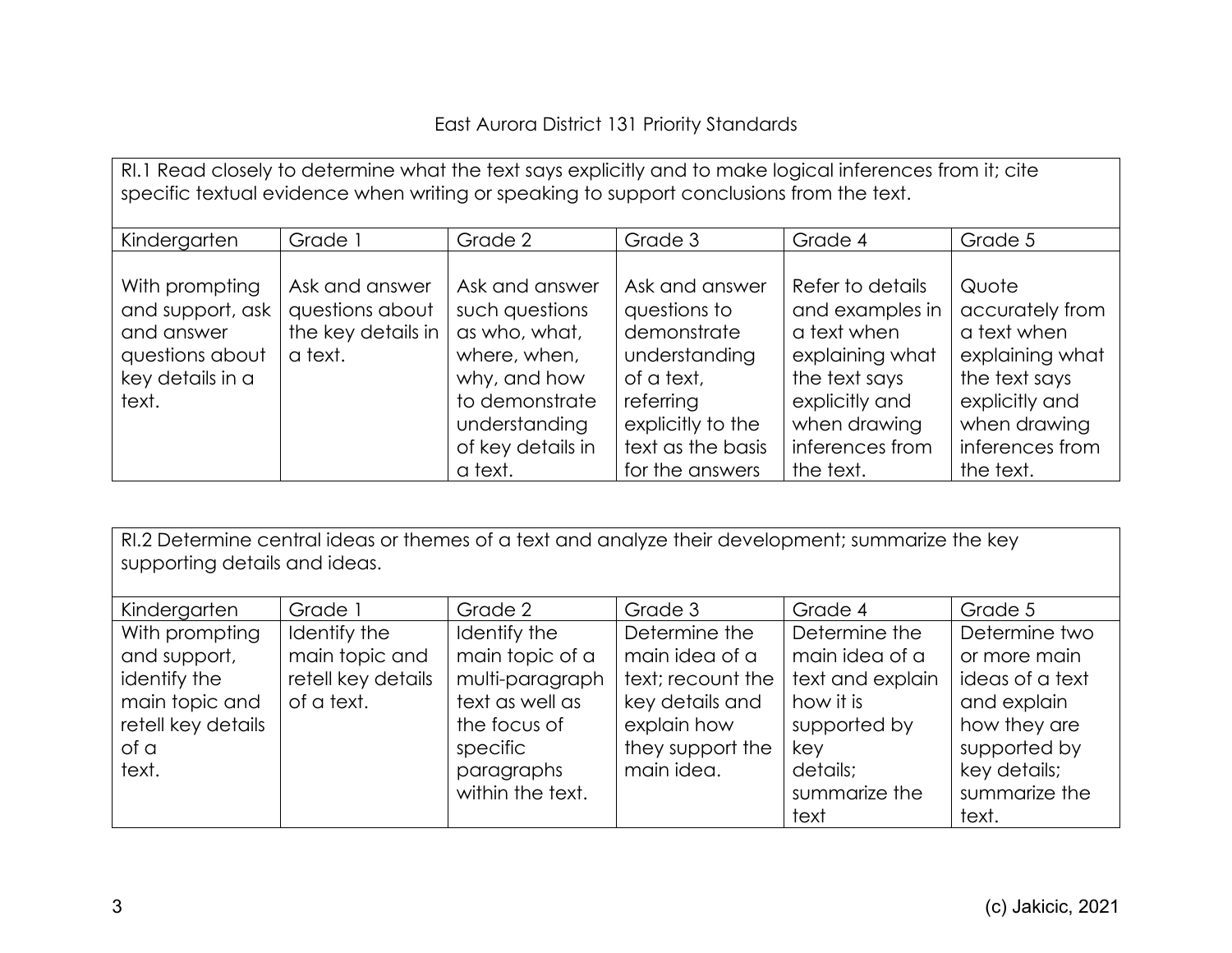| RI. 4 Interpret words and phrases as they are used in a text, including determining technical, connotative, |                                                                                       |                   |                   |                   |                   |
|-------------------------------------------------------------------------------------------------------------|---------------------------------------------------------------------------------------|-------------------|-------------------|-------------------|-------------------|
|                                                                                                             | and figurative meanings, and analyze how specific word choices shape meaning or tone. |                   |                   |                   |                   |
| Kindergarten                                                                                                | Grade <sup>1</sup>                                                                    | Grade 2           | Grade 3           | Grade 4           | Grade 5           |
| With prompting                                                                                              | Ask and answer                                                                        | Determine the     | Determine the     | Determine the     | Determine the     |
| and support, ask                                                                                            | questions to                                                                          | meaning of        | meaning of        | meaning of        | meaning of        |
| and answer                                                                                                  | help determine<br>general<br>general<br>general<br>general                            |                   |                   |                   |                   |
| questions about                                                                                             | or clarify the                                                                        | academic and      | academic and      | academic and      | academic and      |
| unknown words                                                                                               | meaning of                                                                            | domain-specific   | domain-specific   | domain-specific   | domain-specific   |
| in a text.                                                                                                  | words                                                                                 | words and         | words and         | words and         | words and         |
|                                                                                                             | and phrases in a                                                                      | phrases in a text | phrases in a text | phrases in a text | phrases in a text |
|                                                                                                             | text.                                                                                 | relevant to a     | relevant to a     | relevant to a     | relevant to a     |
|                                                                                                             |                                                                                       | grade 2 topic or  | grade 3 topic or  | grade 4 topic or  | grade 5 topic or  |
|                                                                                                             |                                                                                       | subject area.     | subject area.     | subject area.     | subject area.     |
|                                                                                                             |                                                                                       |                   |                   |                   |                   |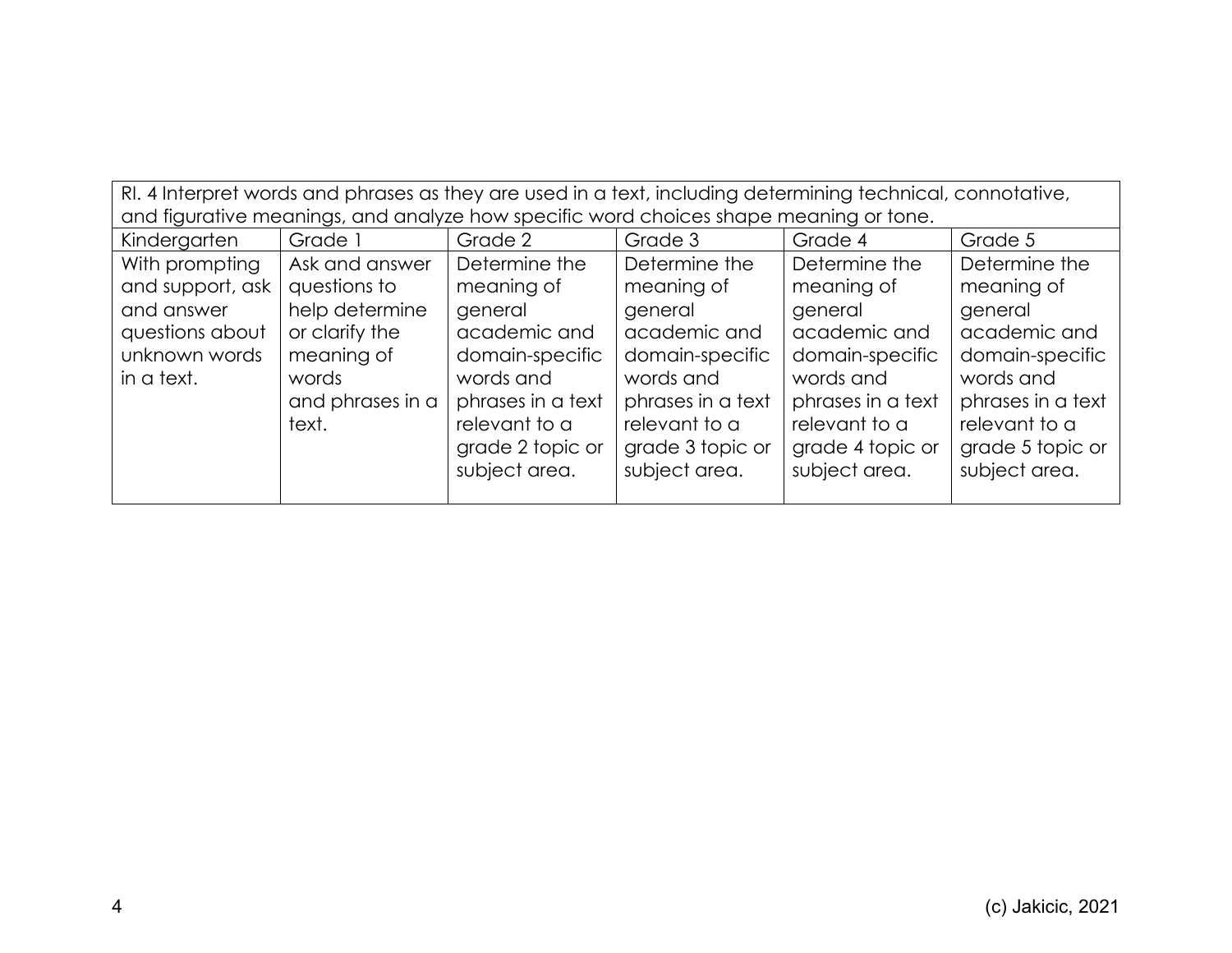| W.1 Write arguments to support claims in an analysis of substantive topics or texts, using                                                                                                                                                                                                                             |                                                                                                                                                                                                                       |                                                                                                                                                                                                                                                                                                                                  |                                                                                                                                                                                                                                                                                                                                                                                                                                                                                                                   |                                                                                                                                                                                                                                                                                                                                                                                                                                                                                                                                                                                                    |                                                                                                                                                                                                                                                                                                                                                                                                                                                                                                                                                                                                          |
|------------------------------------------------------------------------------------------------------------------------------------------------------------------------------------------------------------------------------------------------------------------------------------------------------------------------|-----------------------------------------------------------------------------------------------------------------------------------------------------------------------------------------------------------------------|----------------------------------------------------------------------------------------------------------------------------------------------------------------------------------------------------------------------------------------------------------------------------------------------------------------------------------|-------------------------------------------------------------------------------------------------------------------------------------------------------------------------------------------------------------------------------------------------------------------------------------------------------------------------------------------------------------------------------------------------------------------------------------------------------------------------------------------------------------------|----------------------------------------------------------------------------------------------------------------------------------------------------------------------------------------------------------------------------------------------------------------------------------------------------------------------------------------------------------------------------------------------------------------------------------------------------------------------------------------------------------------------------------------------------------------------------------------------------|----------------------------------------------------------------------------------------------------------------------------------------------------------------------------------------------------------------------------------------------------------------------------------------------------------------------------------------------------------------------------------------------------------------------------------------------------------------------------------------------------------------------------------------------------------------------------------------------------------|
| valid reasoning and relevant and sufficient evidence.                                                                                                                                                                                                                                                                  |                                                                                                                                                                                                                       |                                                                                                                                                                                                                                                                                                                                  |                                                                                                                                                                                                                                                                                                                                                                                                                                                                                                                   |                                                                                                                                                                                                                                                                                                                                                                                                                                                                                                                                                                                                    |                                                                                                                                                                                                                                                                                                                                                                                                                                                                                                                                                                                                          |
| Kindergarten                                                                                                                                                                                                                                                                                                           | Grade 1                                                                                                                                                                                                               | Grade 2                                                                                                                                                                                                                                                                                                                          | Grade 3                                                                                                                                                                                                                                                                                                                                                                                                                                                                                                           | Grade 4                                                                                                                                                                                                                                                                                                                                                                                                                                                                                                                                                                                            | Grade 5                                                                                                                                                                                                                                                                                                                                                                                                                                                                                                                                                                                                  |
| Use a combination<br>of drawing,<br>dictating, and<br>writing to compose<br>opinion<br>pieces in which<br>they tell a reader<br>the topic or the<br>name of the book<br>they are<br>writing about and<br>state an opinion or<br>preference about<br>the topic or book<br>(e.g.,<br>My favorite book is.<br>$\ldots$ ). | Write opinion<br>pieces in which<br>they introduce the<br>topic or name the<br>book they<br>are writing about,<br>state an opinion,<br>supply a reason for<br>the opinion, and<br>provide<br>some sense of<br>closure | Write opinion<br>pieces in which<br>they introduce the<br>topic or book they<br>are writing<br>about, state an<br>opinion, supply<br>reasons that<br>support the opinion,<br>use linking<br>words (e.g.,<br>because, and, also)<br>to connect opinion<br>and reasons, and<br>provide a<br>concluding<br>statement or<br>section. | Write opinion<br>pieces on topics or<br>texts, supporting a<br>point of view with<br>reasons.<br>a. Introduce the<br>topic or text they<br>are writing about,<br>state an opinion,<br>and<br>create an<br>organizational<br>structure that lists<br>reasons.<br>b. Provide reasons<br>that support the<br>opinion.<br>c. Use linking words<br>and phrases (e.g.,<br>because, therefore,<br>since, for example)<br>to<br>connect opinion<br>and reasons.<br>d. Provide a<br>concluding<br>statement or<br>section. | Write opinion<br>pieces on topics or<br>texts, supporting a<br>point of view with<br>reasons<br>and information.<br>a. Introduce a<br>topic or text clearly,<br>state an opinion,<br>and create an<br>organizational<br>structure in which<br>related ideas are<br>grouped to support<br>the<br>writer's purpose.<br>b. Provide reasons<br>that are supported<br>by facts and<br>details.<br>c. Link opinion and<br>reasons using words<br>and phrases (e.g.,<br>for instance, in<br>order<br>to, in addition).<br>d. Provide a<br>concluding<br>statement or<br>section related to<br>the opinion | Write opinion<br>pieces on topics or<br>texts, supporting a<br>point of view with<br>reasons<br>and information.<br>a. Introduce a<br>topic or text clearly,<br>state an opinion,<br>and create an<br>organizational<br>structure in which<br>ideas are logically<br>grouped to support<br>the<br>writer's purpose.<br>b. Provide logically<br>ordered reasons<br>that are supported<br>by facts and<br>details.<br>c. Link opinion and<br>reasons using<br>words, phrases, and<br>clauses (e.g.,<br>consequently,<br>specifically).<br>d. Provide a<br>concluding<br>statement or<br>section related to |
|                                                                                                                                                                                                                                                                                                                        |                                                                                                                                                                                                                       |                                                                                                                                                                                                                                                                                                                                  |                                                                                                                                                                                                                                                                                                                                                                                                                                                                                                                   | presented.                                                                                                                                                                                                                                                                                                                                                                                                                                                                                                                                                                                         | the opinion<br>presented.                                                                                                                                                                                                                                                                                                                                                                                                                                                                                                                                                                                |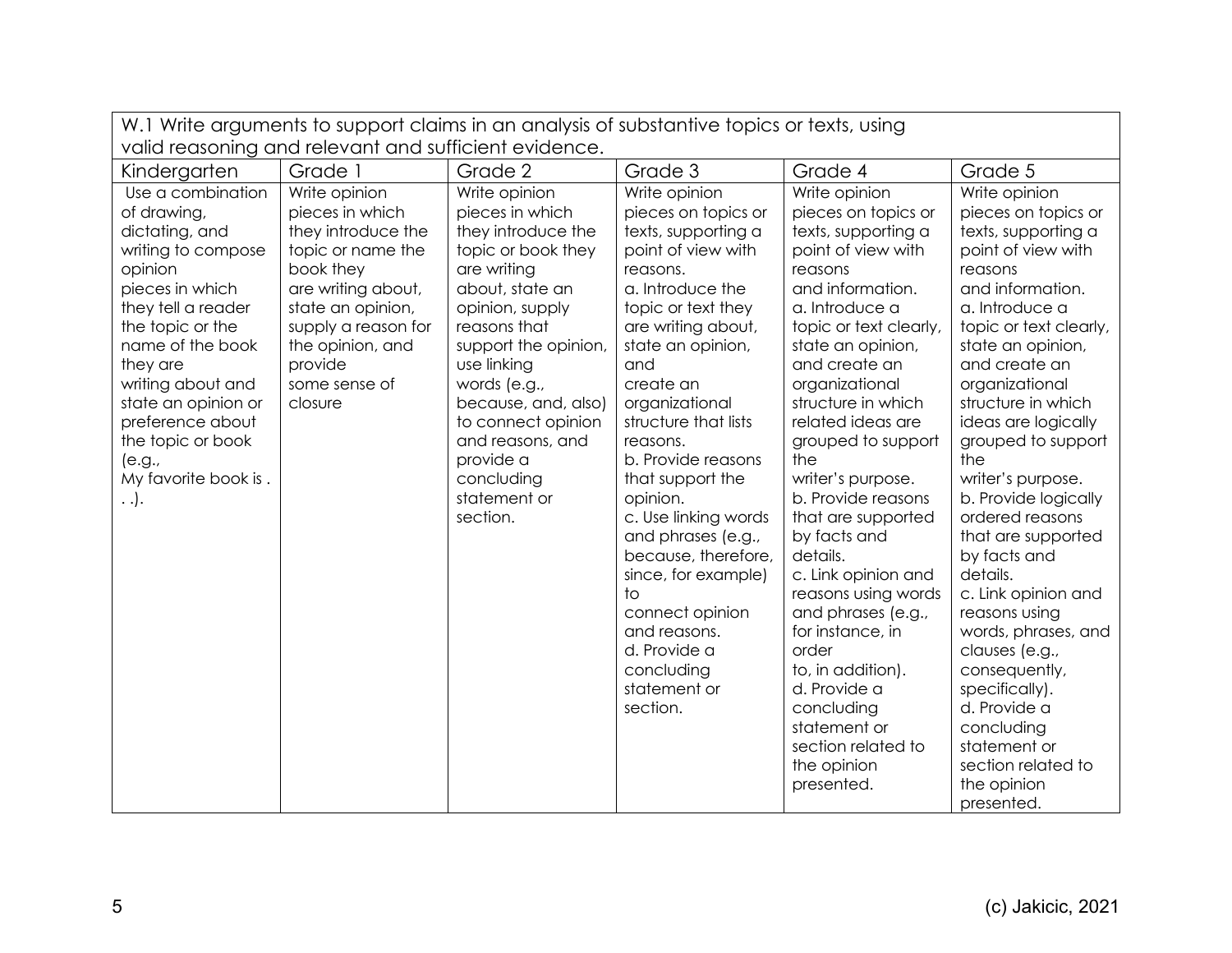#### CC.K-12.MP.3 **Construct viable arguments and critique the reasoning of others**

● Notes: Mathematically proficient students understand and use stated assumptions, definitions, and previously established results in constructing arguments. They make conjectures and build a logical progression of statements to explore the truth of their conjectures. They are able to analyze situations by breaking them into cases, and can recognize and use counterexamples. They justify their conclusions, communicate them to others, and respond to the arguments of others. They reason inductively about data, making plausible arguments that take into account the context from which the data arose. Mathematically proficient students are also able to compare the effectiveness of two plausible arguments, distinguish correct logic or reasoning from that which is flawed, and—if there is a flaw in an argument—explain what it is. Elementary students can construct arguments using concrete referents such as objects, drawings, diagrams, and actions. Such arguments can make sense and be correct, even though they are not generalized or made formal until later grades. Later, students learn to determine domains to which an argument applies. Students at all grades can listen or read the arguments of others, decide whether they make sense, and ask useful questions to clarify or improve the arguments.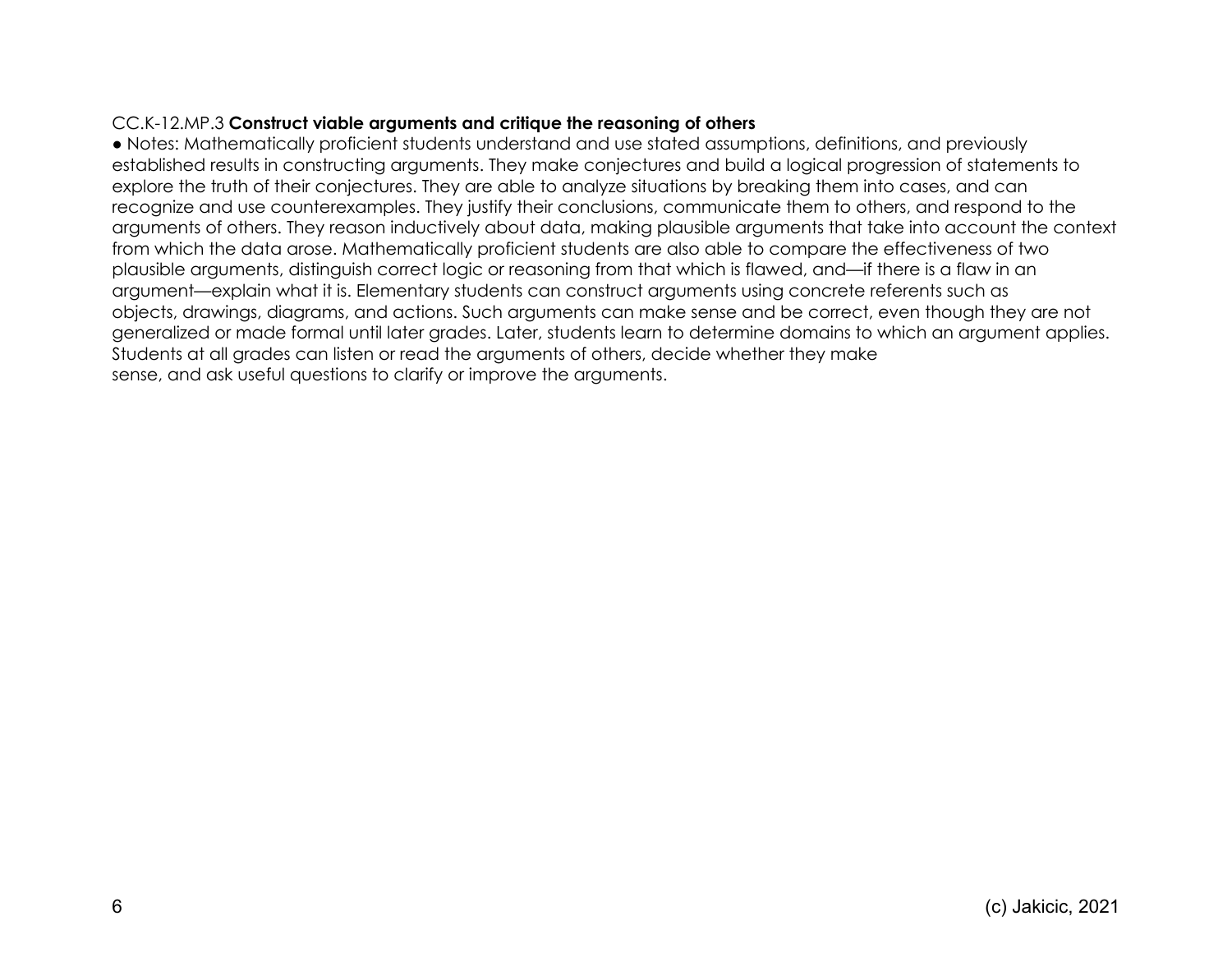# **What's The Purpose of Common Formative Assessment?**

•To identify students who need additional time and support (or extensions) on essential standards.

•To understand where the learning stopped so that we can provide effective responses.

•To learn which instructional strategies work best for which students.

**Summative assessment** is the attempt to summarize student learning at some point in time. Summative assessments are not designed to give feedback useful to teachers and students during the learning process.

**Formative Assessment**: An assessment functions formatively to the extent that evidence about student achievement is elicited, interpreted, and used by teachers, learners, or their peers to make decisions about next steps in instruction *that are likely to be better, or better founded*, than the decisions they would have made in the absence of evidence.

**Common Formative Assessment**--Common formative assessments are teamdesigned, intentional measures used for the purpose of monitoring student attainment of essential learning targets throughout the instructional process.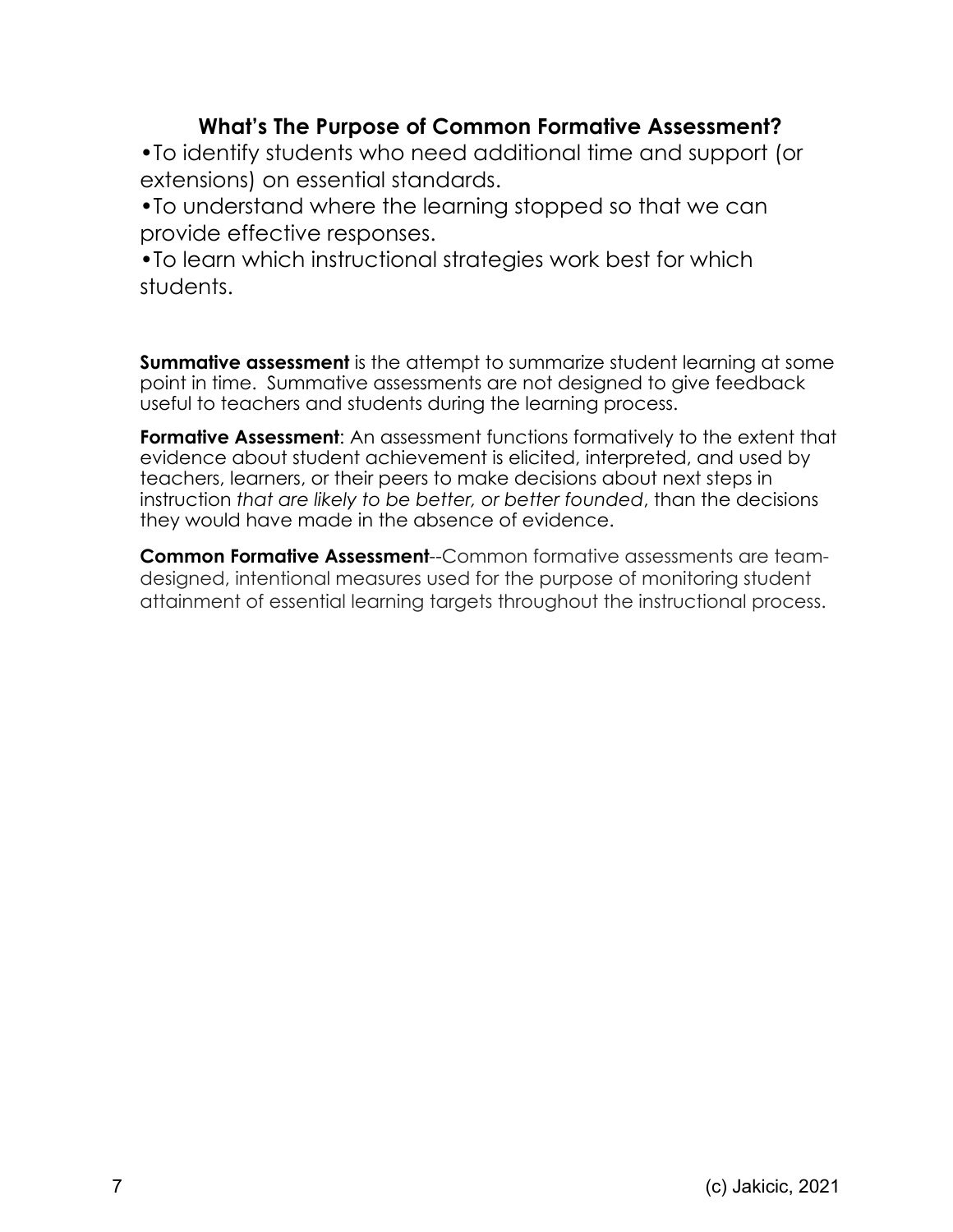|          | Daily Classroom<br>Formative                                                                                  | Common<br>Formative                                                                                                 | Periodic/<br><b>Benchmark</b><br>Summative                                                                                                               | <b>EOY Summative</b>                                                                                                           |
|----------|---------------------------------------------------------------------------------------------------------------|---------------------------------------------------------------------------------------------------------------------|----------------------------------------------------------------------------------------------------------------------------------------------------------|--------------------------------------------------------------------------------------------------------------------------------|
| Examples | •Checks for<br>understanding<br>•Short, frequent<br>formative<br>• Exit slips<br>• White boards<br>• Clickers | • Short assessments<br>around a small<br>number of learning<br>targets<br>• administered<br>frequently              | • District quarterly<br>benchmarks<br>• <b>MAP</b>                                                                                                       | • State Assessments<br>•Language<br>Development<br>Assessments<br>$\bullet$ AP, EOY                                            |
| Purpose  | • Making "in the<br>moment" decisions<br>•Keep/change lesson<br>plans                                         | •Identify students who<br>need more Tier 1 help.<br>• Drive core instruction<br>•Learn together<br>about strategies | •Identify students<br>who need more Tier 2<br>or 3 help<br>• Progress monitoring<br>for Tier 2 and 3<br>• Universal screener<br>• Monitor SMART<br>goals | • Measure student<br>learning<br>• Award credit<br>•Identify strengths<br>and weaknesses of<br>programs<br>• Write SMART goals |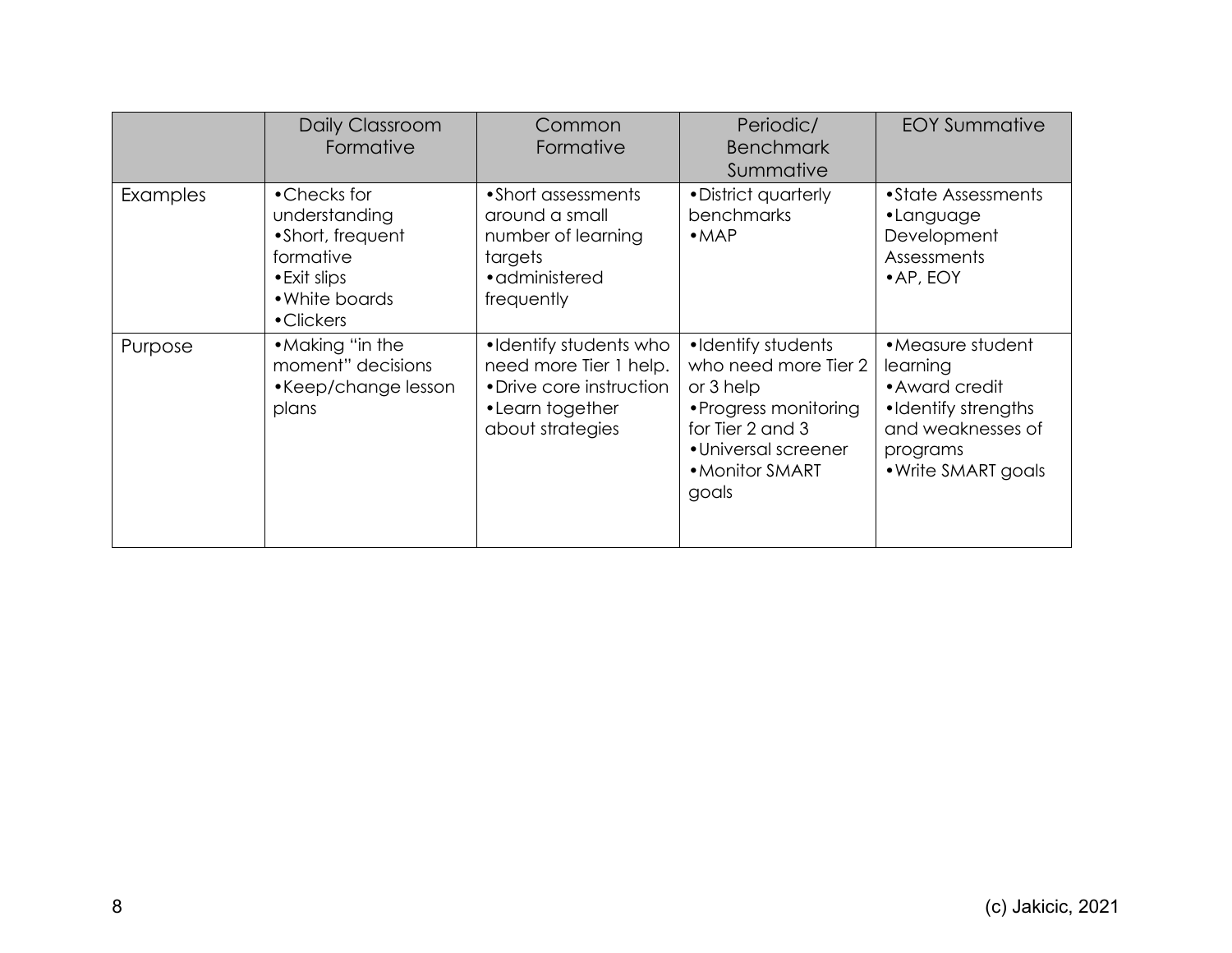Assessments Within a Unit Plan

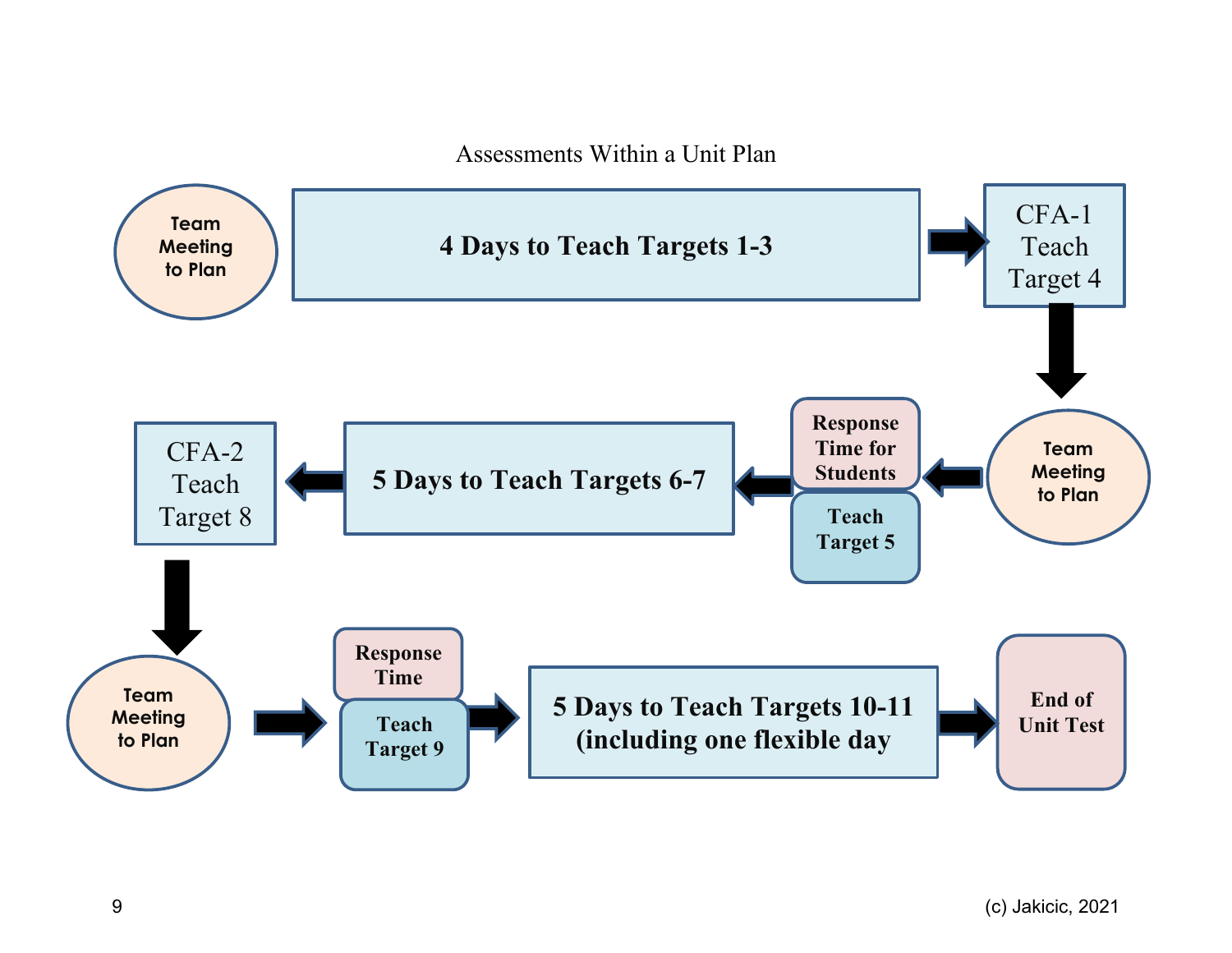# **Why Do We Identify Learning Targets?**

•Formative assessments (classroom and common) are written around learning targets which makes them more diagnostic.

•Summative assessments are designed to determine mastery of a standard.

#### **What are Learning Targets**

Learning targets are the increments of learning that make up the journey to achieving the overall standard.

- They include all of the skills and concepts students must acquire to master the standard.
- (Common) formative assessments are designed around learning targets rather than standards.

Learning targets may be written as "I can" statements in student-friendly language.

# **What is a Learning Progression?**

A learning progression is a carefully developed sequence of **learning targets** from **simple to complex** that a student must learn to master a standard. Learning Progressions help teams plan instruction as well as formative assessments.

## **Identifying Learning Targets**

- •Circle the verbs.
- •Underline the nouns/noun phrases.

•Consider learning targets that you know students need to learn but that aren't explicitly written in the standard.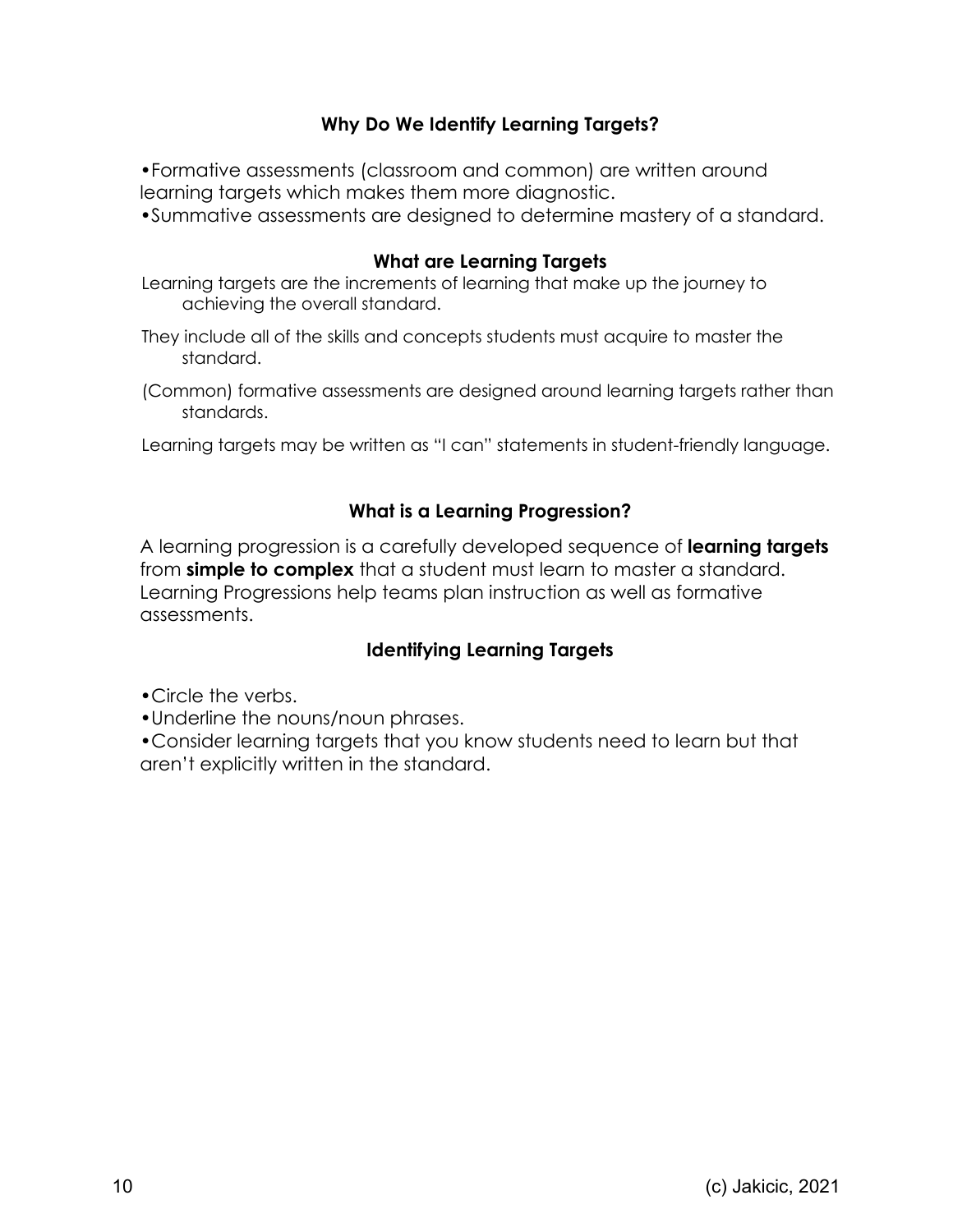Priority Standard Being Unwrapped: (RI.1, RI.2, RI.4, W.1 and MP 3)

Directions for Unwrapping:

- Circle the verbs (in Google Docs highlight the verbs.)  $1.$
- Underline the nouns/noun phrases  $2.$
- Consider the implied learning targets  $3.$

| Standard                                                                         | <b>Learning Targets</b>                                                                   |  |
|----------------------------------------------------------------------------------|-------------------------------------------------------------------------------------------|--|
| Compare and contrast a firsthand and<br>secondhand account of the same event or  | Compare and contrast a firsthand and<br>secondhand account of the same event or<br>topic. |  |
| topic; describe the differences in focus<br>and the information provided. RI.4.6 | Describe the difference in ffocus.                                                        |  |
|                                                                                  | Describe the differences in information<br>provided.                                      |  |
|                                                                                  | Know what a firsthand and secondhand<br>account are.                                      |  |
|                                                                                  | Be able to identify the point of view an<br>author is using.                              |  |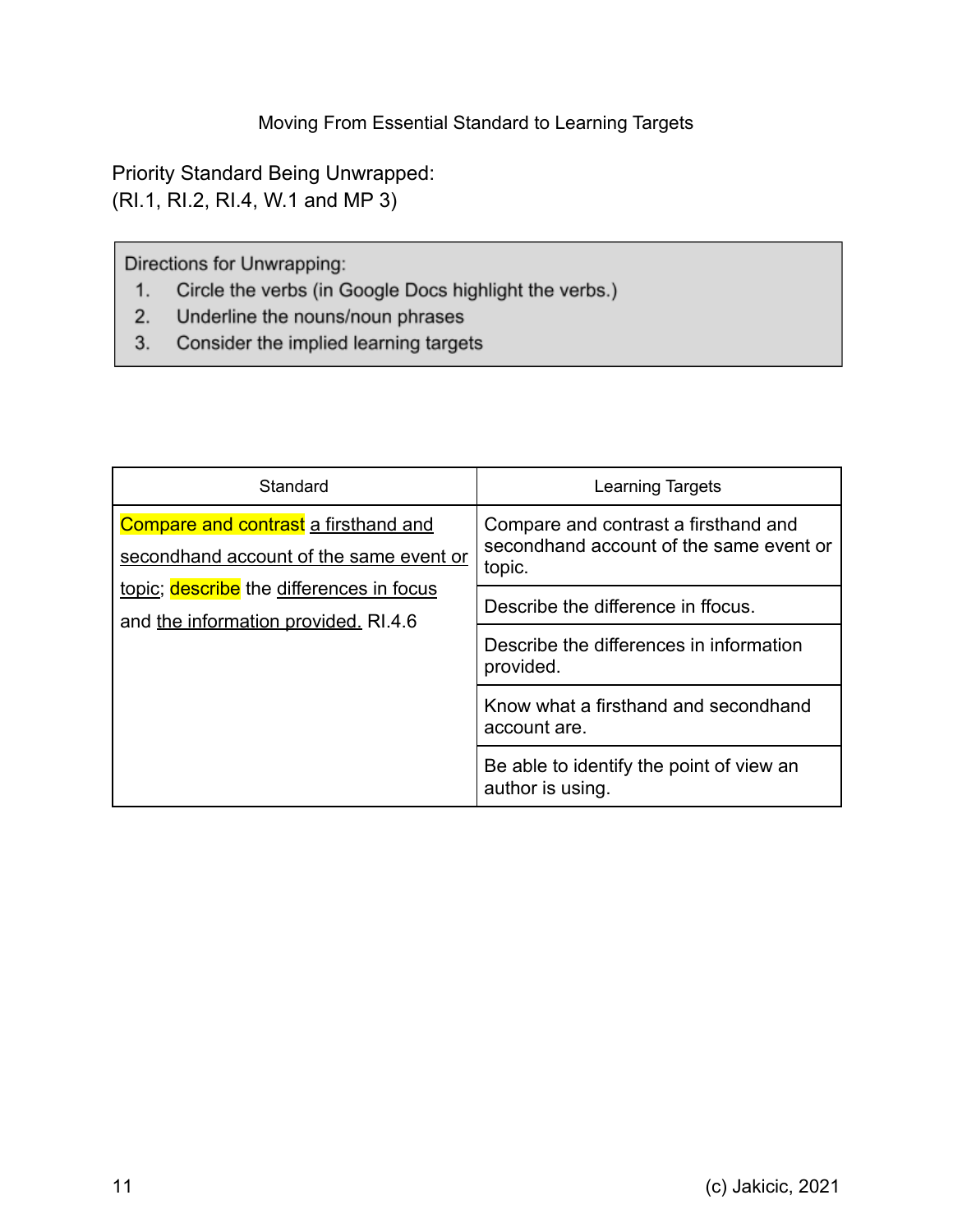| Describe the difference in focus.                                                      |
|----------------------------------------------------------------------------------------|
| Describe the difference in information provided.                                       |
| Compare and contrast a firsthand and secondhand account of<br>the same event or topic. |
| Be able to identify the point of view an author is using.                              |
| Know what firsthand and secondhand account are.                                        |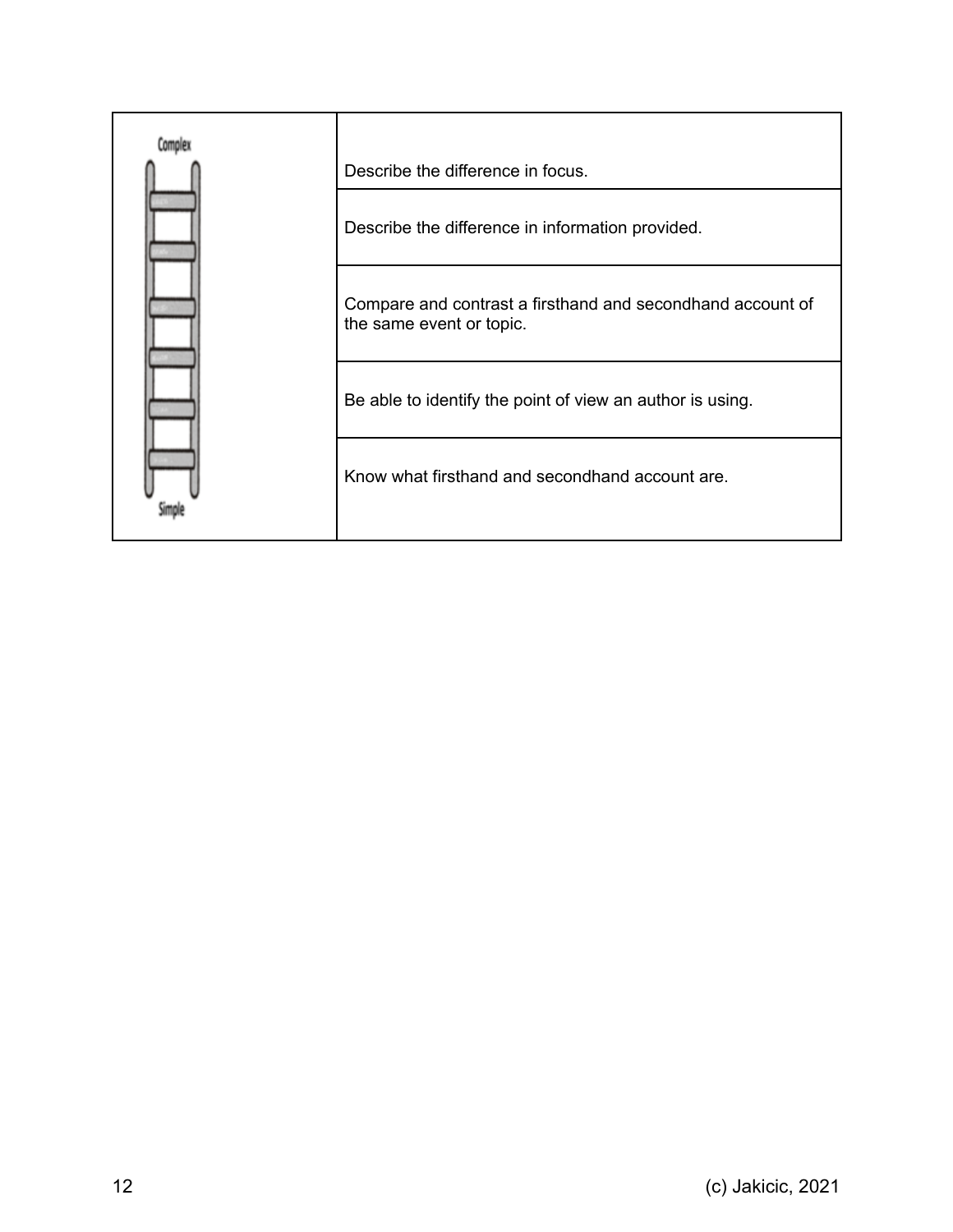#### Your Turn!

Use your grade's standard RI.1. Unwrap it to identify the learning targets you must teach for student to master the standard. Then complete the learning progression ladder to indicate the complexity of the targets.

| Standard | Learning Targets |
|----------|------------------|
|          |                  |
|          |                  |
|          |                  |
|          |                  |
|          |                  |
|          |                  |
|          |                  |
|          |                  |
|          |                  |
|          |                  |
|          |                  |
|          |                  |
|          |                  |
|          |                  |
|          |                  |
|          |                  |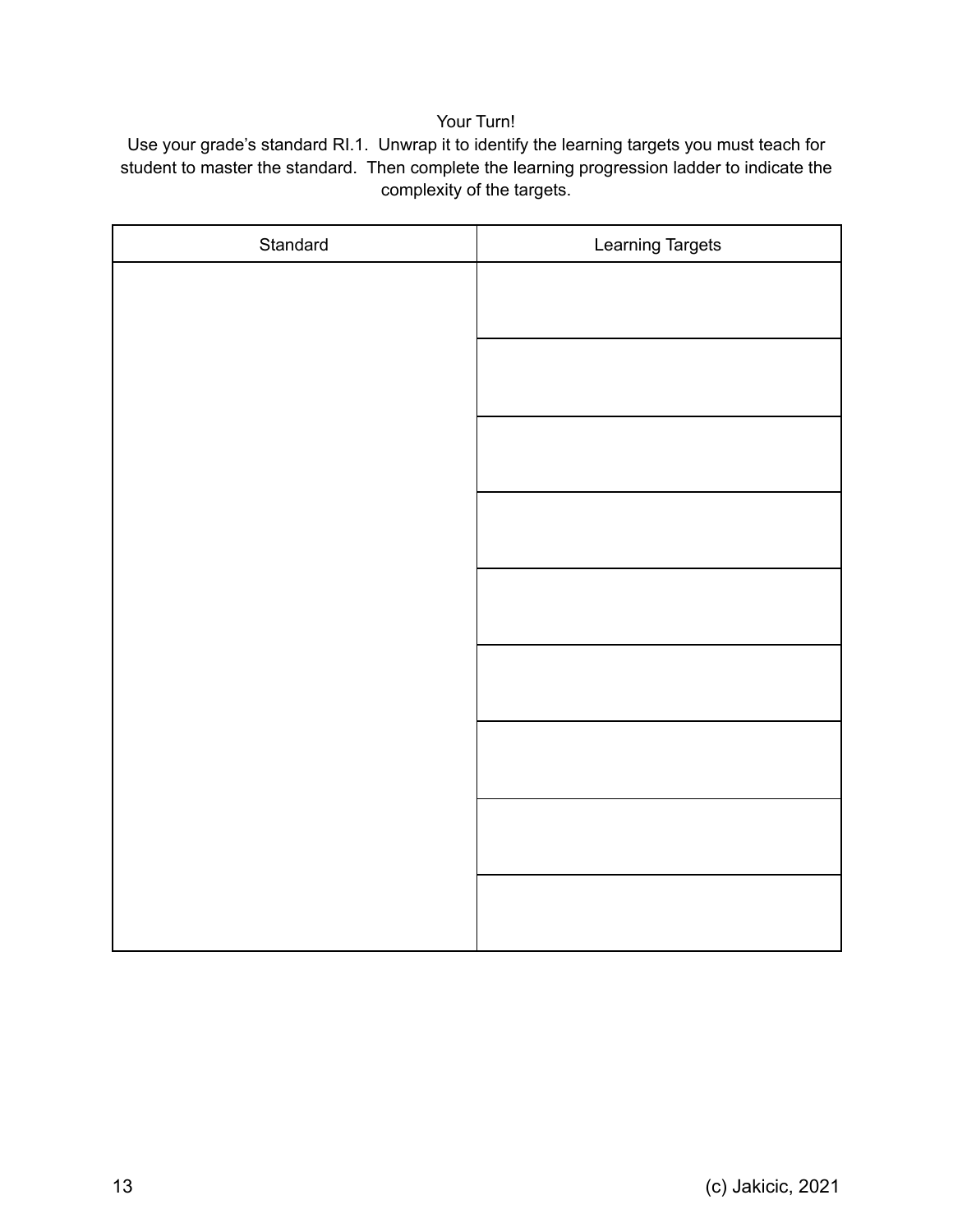

Adapted from: Dimich, N. Design in 5